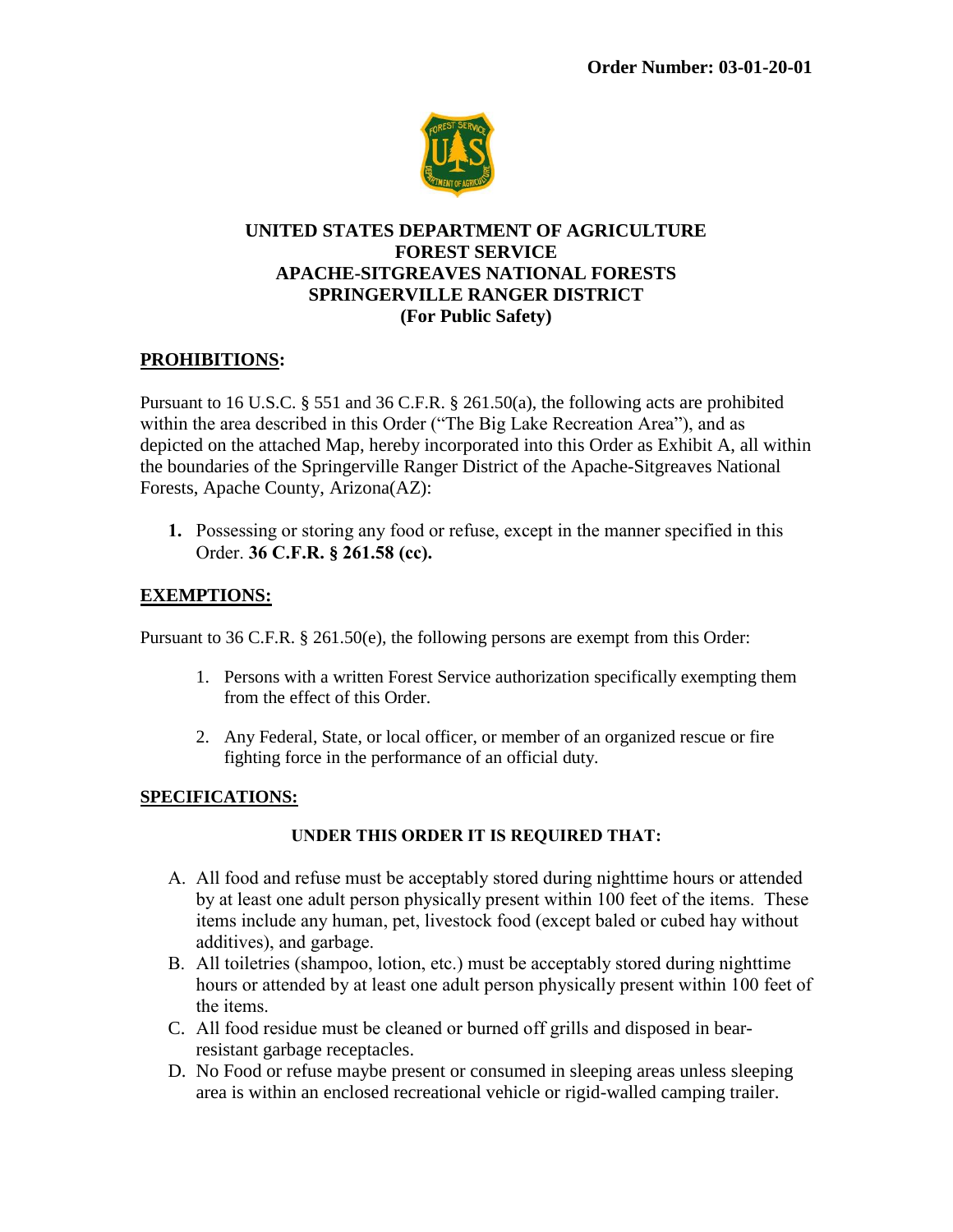E. No food or refuse may be fed to birds, squirrels, or other wildlife within the boundaries of the Big Lake Recreation Area.

## **RESTRICTED AREA:**

The Big Lake Recreation Area includes all National Forest System Lands, roads, and trails within the boundary starting at the intersection Highway 273 and Highway 261 (located in the southwestern quarter section of Township 6 North and Range 28 East, Section 17), then following Highway 273 in a southerly direction for approximately 2.5 miles to (where the paved road ends and unpaved) Forest Road (FR) 249 begins. Then following Forest Service Road #249 in a southerly direction to the intersection of FR 249 and FR 249E, then following FR 249E in a west, northwesterly direction to where FR 249E intersects with FR 116, then following FR 116 in a northerly direction until FR 116 intersects with Highway 273, then following Highway 273 in a southeasterly direction to the point of beginning at the intersection of Highway 273 and Highway 261.

## **PURPOSE:**

The purpose of this Order is to provide for public safety by minimizing adverse interactions between bears and humans*.*

# **IMPLEMENTATION**

- 1. This Order will be in effect, when signed, and shall remain in effect until January 31<sup>st</sup>, 2025, or until rescinded, whichever comes first.
- 2. A Map identifying the Restricted Area is attached and is made part of this Order as Exhibit A.
- 3. Food and Refuse Storage and Sanitation definitions are attached and made part of this Order as Exhibit B.
- 4. Any violation of this prohibition is punishable as a class B misdemeanor by a fine of not more than \$5,000 for an individual, or \$10,000 for an organization and/or imprisonment for not more than six (6) months or both (*see* 16 U.S.C. § 551, 18 U.S.C. § 3571(b)(6), 18 U.S.C. § 3581 (b)(7)).
- 5. Further information regarding this Order may be obtained at the Springerville Ranger District Office at 30 South Chiricahua Dr. Springerville, AZ, telephone number (928-333-6200), and at Apache-Sitgreaves National Forest Supervisors Office at 30 South Chiricahua Dr. Springerville, AZ, telephone number (928-333- 6280).
- 6. This Order supersedes any previous Orders prohibiting the same acts covered by this Order.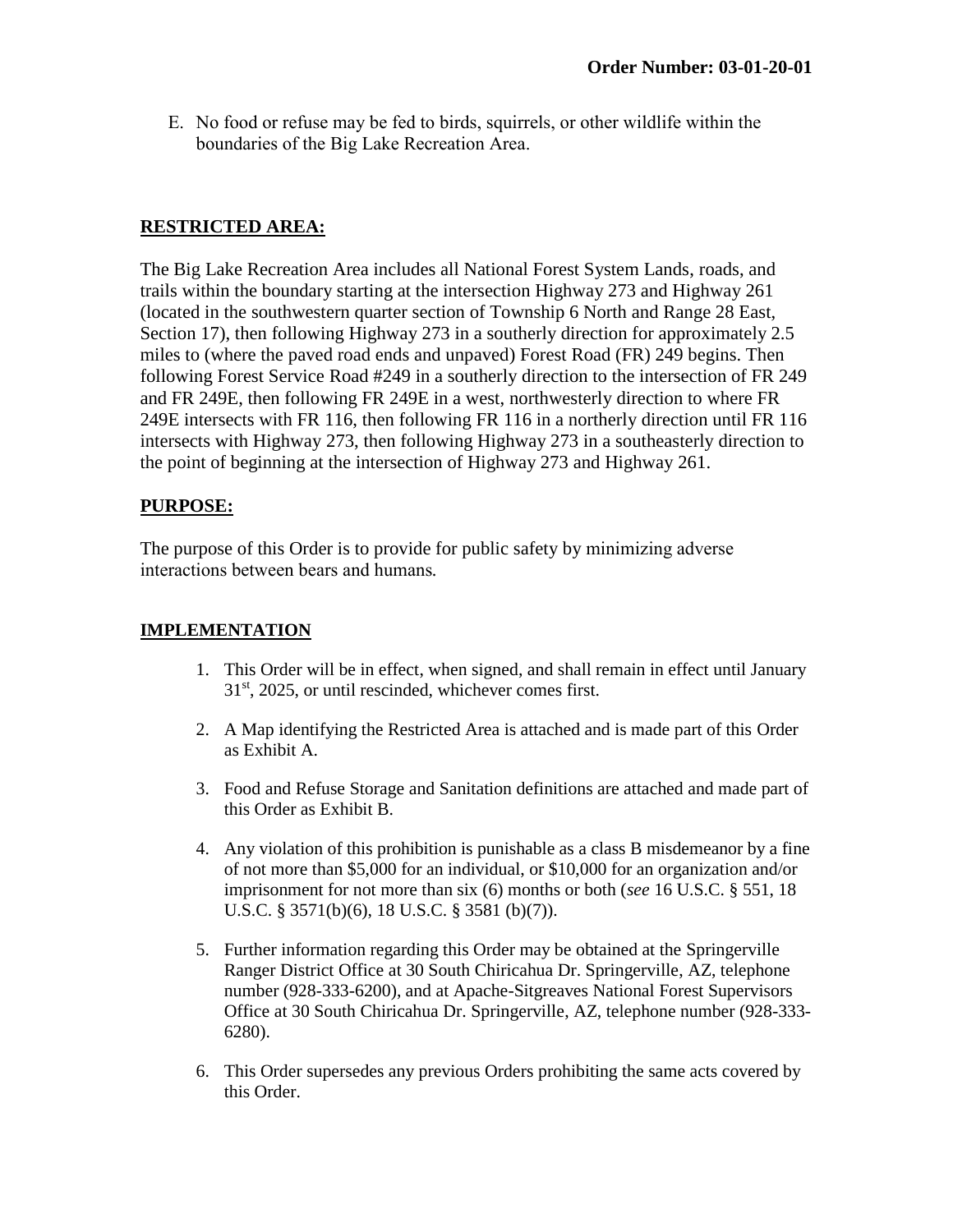Done at Springerville, AZ this 19<sup>th</sup> day of May, 2020.



Digitally signed by ANTHONY MADRID Date: 2020.05.19 11:41:32 -07'00'

Anthony Madrid Acting Forest Supervisor Apache-Sitgreaves National Forest